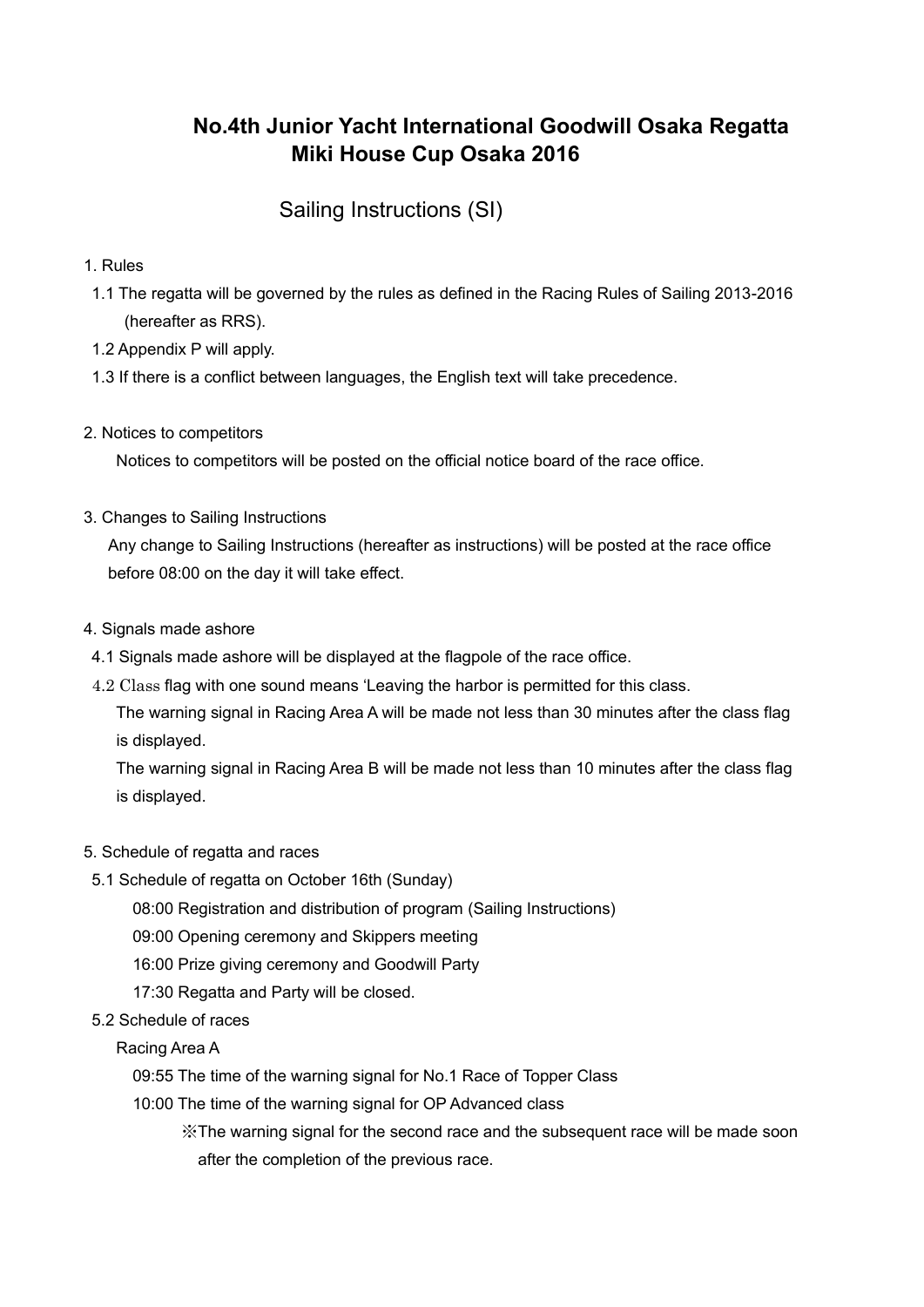※The race committee intends to make four(4) races for each class.

- ※When the following race is intended to be held, the race committee signal boat will display orange flag of the starting line with one sound to alert the boats
	- at least 5 minutes before the warning signal is displayed.
- ※No warning signal will be made after 14:05.

#### Racing Area B

- 09:55 The time of the warning signal for No.1 Race of OP Beginners' class ※The races will follow continuously and the race committee will try to make the races as much as possible.
	- ※No warning signal will be made after 14:05.

#### 6. Class flags

| Racing Area A: OP Advance class    | OP class flag (Black) |
|------------------------------------|-----------------------|
| Topper class                       | Sea Hopper class flag |
| Racing Area B: OP Beginners' class | OP class flag (Red)   |

#### 7. Racing Areas and The courses

7.1 Diagram-1 shows Racing Areas A and B.

Racing area A is outside of Osaka Hokko Marina. (Diagram-1-1)

Racing area B is in the pond of Osaka Hokko Marina. (Diagram-1-2)

7.2 Diagram-2 shows the courses to be sailed.

Racing Area A is Diagram-2-1 and Racing Area B is either Diagram-2-2-1 or Diagram-2-2-2, however the course to be sailed will be posted on the notice board at the tip of Marina Pontoon before the warning signal depending the weather conditions.

7.3 No later than the warning signal, the race committee signal boat in Racing Area A will display the approximate compass bearing of the first leg.

#### 8. Marks

- 8.1 Racing Area A: Mark 1, 2 and 3 will be triangle pyramid inflated orange buoys. Racing Area B: Mark 1,2 and 3 will be spherical inflated orange buoys.
- 8.2 In Racing Area A, Starting Marks are the race committee signal boat at the starboard end and the rectangle inflated orange buoy at the port end and in Racing Area B, the pole at the tip of Marina Pontoon and the spherical inflated yellow buoy.
- 8.3 In Racing Area A, Finishing Marks are the race committee boat at the starboard end and the rectangle inflated orange buoy at the port end and in Racing Area B, the pole at the tip of Marina Pontoon and the spherical inflated yellow buoy.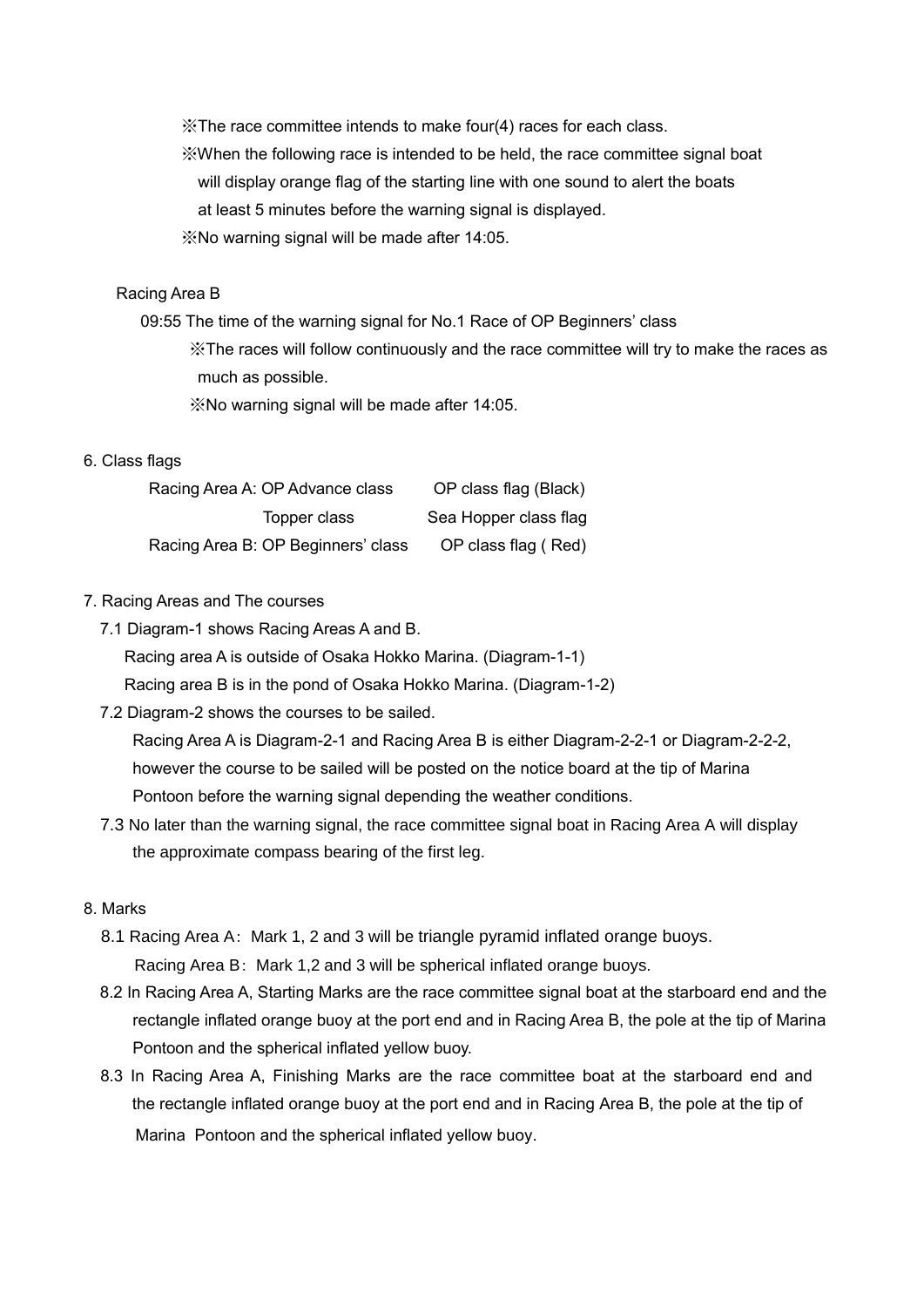- 9. Changing the next leg of the course the movement of the mark No change of the leg of the course will be made after the preparatory signal. This changes RRS 33.
- 10. The Start
	- 10.1 Races will be started by using RRS 26 with the warning signal given 5 minutes before the starting signal.
	- 10.2 In Racing Area A, the starting line will be between the staff displaying the orange flag on the starting signal boat at the starboard end and The starting mark at the port end on the course side.
	- 10.3 In Racing Area B, the starting line will be between the staff displaying the orange flag of the pole at the tip of Marina Pontoon and the spherical inflated yellow buoy on the course side. However, boats shall pass between the spherical inflated green buoy and the spherical inflated yellow buoy.
	- 10.4 A boat starting later than 4 minutes after her starting signal will be scored **DNS** (Did Not Start). This changes RRS A4.
	- 10.5 In Racing Area B, Rescue boats may guide competitors during starting.
- 11. The Finish
	- 11.1 In Racing Area A, the finishing line will be between the staff displaying the orange flag on the race committee boat with a blue flag at the starboard end and The finishing mark at the port end on the course side.
	- 11.2 In Racing Area B, the finishing line will be between the staff displaying the orange flag with a blue flag of the pole at the tip of Marina Pontoon and the spherical inflated yellow buoy on the course side.

However, boats shall pass between the spherical inflated green buoy and the spherical Inflated yellow buoy.

## 12. Shortening

- 12.1 If the race committee signals a shortened course, the race committee displays the flag S with two sounds on the race committee boat nearby the rounding mark.
- 12.2 In this case, the finishing line shall be between the rounding mark and the staff displaying the orange frag on the race committee boat with a blue flag. This changes RRS 32.2.

## 13. Time limit

13.1 The time limit will be 15 minutes in Racing Area A and 5 minutes in Racing Area B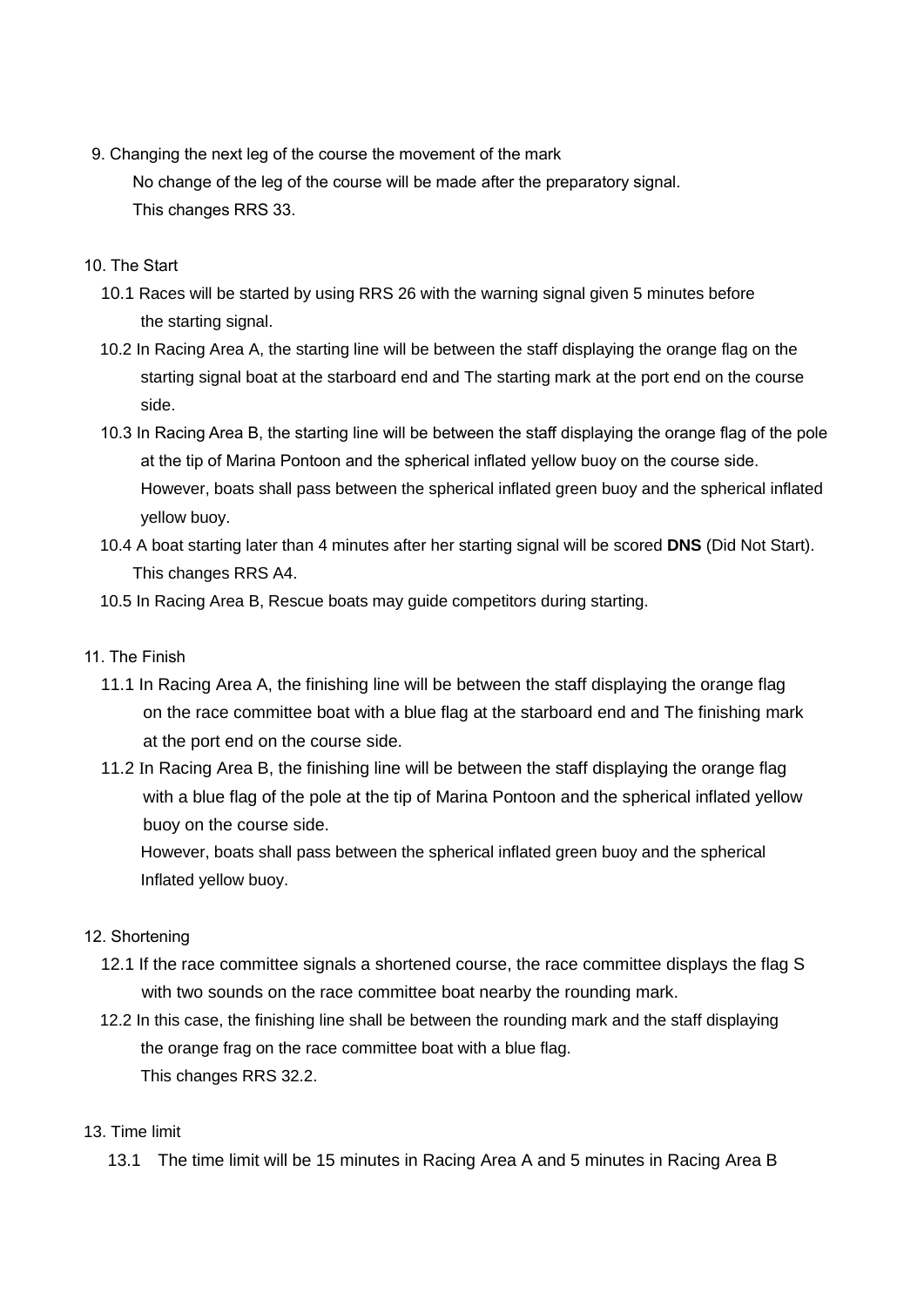after the first boat sails the course and finishes.

- 13.2 Boats failing to finish within above time limit will be scored Did Not Finish (**DNF**). This changes RRS 35, A4 and A5.
- 14. Protests and requests for redress
	- 14.1 Protests and requests for redress or reopening shall be delivered at the race office within the protest time limit that is 45 minutes after the last boat of each class has finished the last race of the day. The protest committee chairman may extend the protest time limit. It will be posted on the official notice board at the race office.
	- 14.2 Notices of protests by the race committee or protest committee will be posted on the official notice board to inform boats under RRS 61.1(b)
	- 14.3 A list of boats that, under Appendix P have been penalized for breaking RRS 42 will be posted before the protest time limit.
	- 14.4 Hearings will be held sequentially. Notices will be posted on the official notice boar within 15 minutes of the protest time limit to inform competitors of hearings in which they are parties or named as witnesses.
	- 14.5 A request for reopening a hearing under RRS 66 shall be delivered no later than 15 minutes after the decision on the races.

This changes RRS 66.

14.6 Breaches of instructions 16, 17, 18,19,20,21 22 and 24 will not be grounds for a protest by a boat. This changes RRS 60.1(a).

 The protest committee may impose a boat penalty including the disqualification against these breaches.

#### 15. Scoring

The race committee will try to make races in each class as many as possible, however at least 1 race is required to be completed to constitute this regatta. Even if no race is completed due to weather condition, any extended race will not be held. This Changes RRS A2.

#### 16. Check-out and check-in

- 16.1 A competitor shall sign on the check-out/in form prepared at the race office.
- 16.2 A Check-out sign shall be done from 45 minutes to 20 minutes before the warning signal of the 1st race of the day.
- 16.3 A Check-in sign shall be done not later than 45 minutes after the final race of the day completed. The race committee chairman may extend the Check-in time limit.
- 16.4 A boat that would retire from a race shall notify her intension to a nearest race committee boat and shall describe the reason in a check-in form and deliver to the race committee.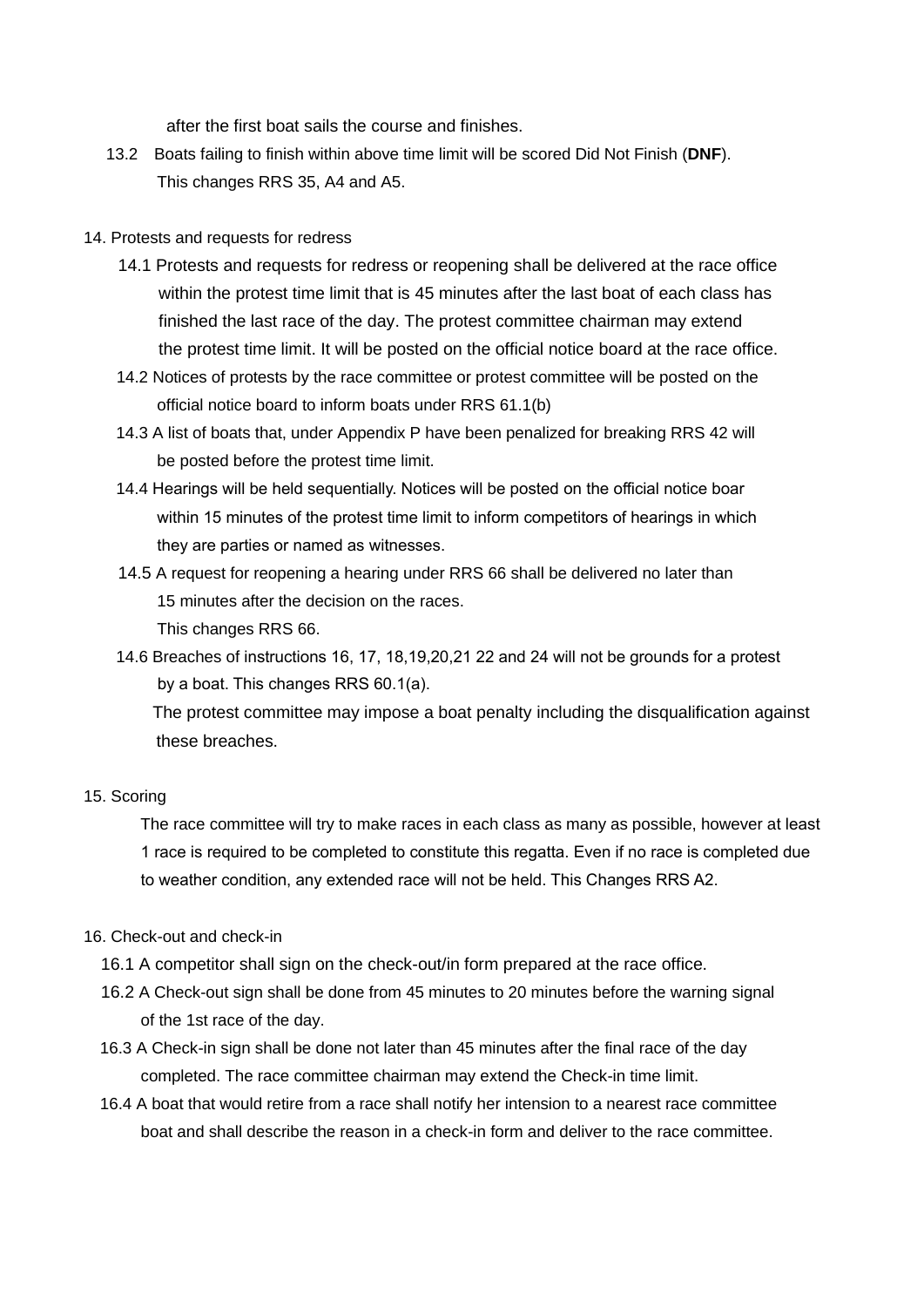## 17. Safety regulations

- 17.1 A competitor shall wear a life jacket at any time afloat. If he/she wears a self-expansion type, it is required to expand it at any time afloat.
- 17.2 The race committee may assist a competitor or recommend retiring from a race, who is in danger in the opinion of the race committee.
- 18. Replacement of equipment

A boat who would substitute any damaged or lost equipment shall obtain permission from the race committee as soon as possible.

- 19. Equipment checks and measurement
	- 19.1 RRS 78 (JSAF prescriptions 5) will not apply. However the race committee may protest a boat when the race committee admits some suspicion during this regatta and recognizes by measuring, weighing or other means that it is significantly advantageous.
	- 19.2 The race committee may inspect a boat or equipment at any time if necessary.

## 20. Official boats

An Official boat of the race committee will display the following flags.

| The race committee signal boat | 'JJYU' flag        |
|--------------------------------|--------------------|
| The race committee boat        | 'RC' flag          |
| A rescue boat                  | 'RESCUE' flag      |
| A protest committee boat       | 'JURY' flag        |
| A transport boat               | 'TRANSPORTER' flag |

## 21.Support boats

- 21.1 A support boat shall be approved by the organizing committee delivering a designated application form at the time of the registration.
- 21.2 A support boat shall display the pink colour flag lent by the race committee at the time of the registration, but the flag pole shall be prepared by each club.
- 21.3 The number of the crew onboard a support boat is required to be less than a half of her capacity (raise the decimals to a unit).
- 21.4 A support boat shall keep away from the racing area from the time of the warning signal for the first race of the first class to start until all boats have finished or the race committee signals a postponement or abandonment.
- 22. Radio communication

Except in an emergency, a boat shall neither make radio transmissions while racing nor receiving radio communications not available to all boats. This restriction also applies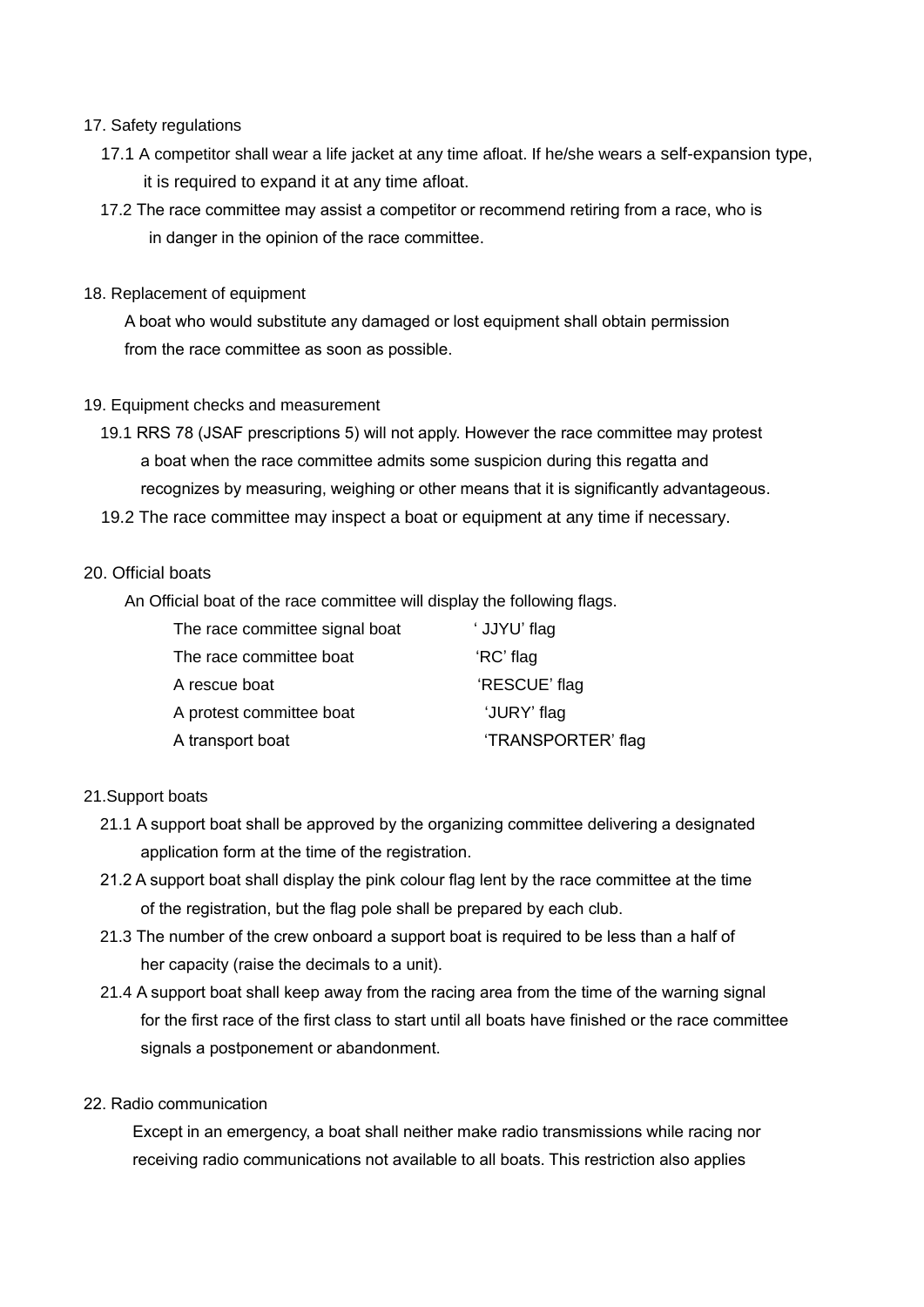to mobile telephones and GPS.

## 23. Disclaimer of Liability

Competitors participate in the regatta entirely at their own risk (See rule 4, Decision to Race), Organizing Authorities and/or any person involved in this organization of the regatta will accept no liability whatsoever for any material damage and/or personal injury and/or death sustained in conjunction with, prior to, during or after the regatta.

## 24. Trash disposal

Competitors and support boats shall not put trash in the water. Trash may be placed aboard support boats and official boats.